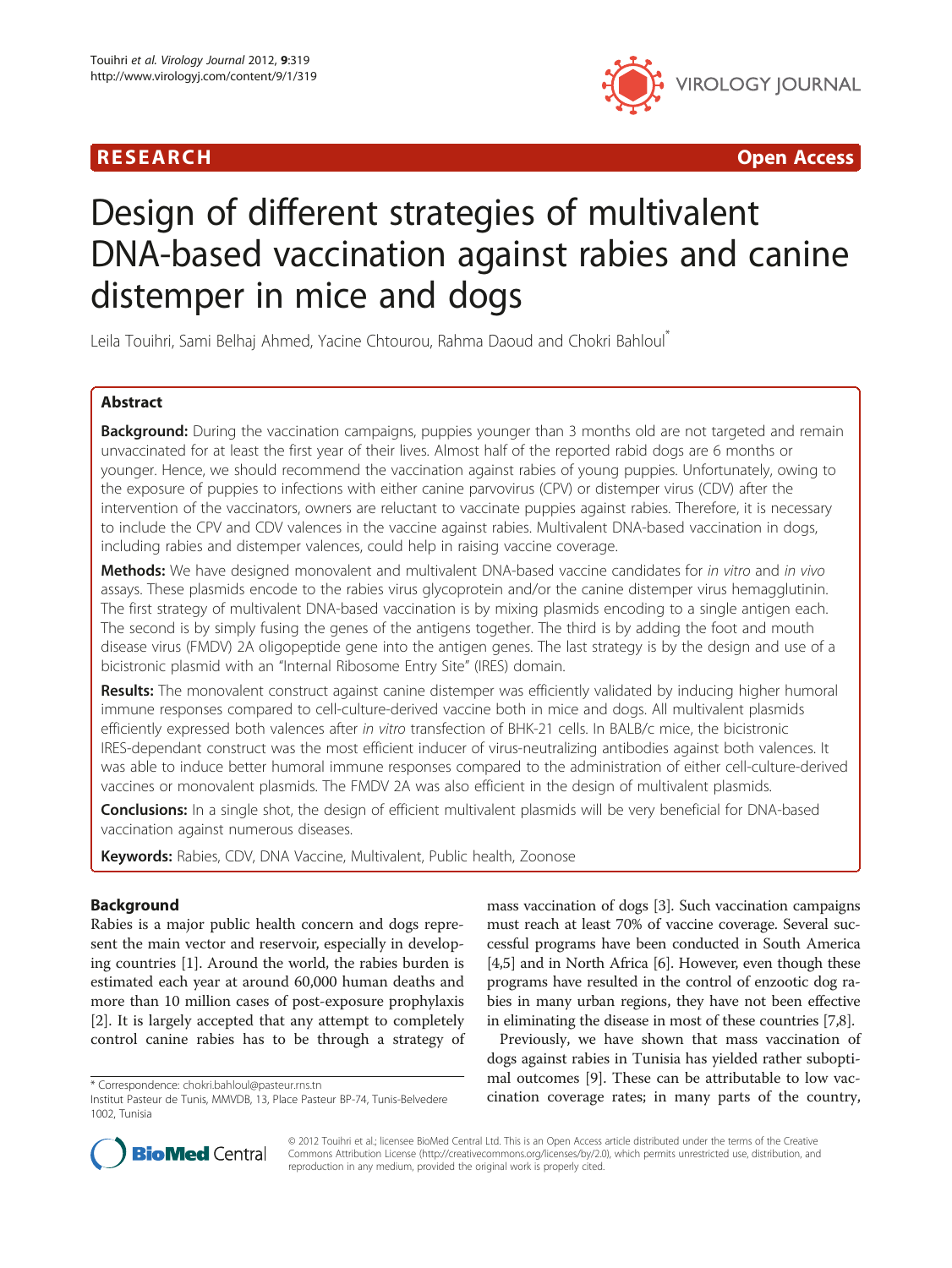the vaccination coverage can be very low, which allows the maintenance of a reservoir of rabies. In addition, in the same work, we have recommended the vaccination of newborn puppies in order to raise the vaccine coverage rates. Unfortunately, puppy owners tend to be reluctant to vaccinate them against rabies because they can be exposed intempestively to infections of either canine parvovirus (CPV) or canine distemper virus (CDV) through the intervention of the vaccinators. Consequently, we think that it is necessary to include other valences such as CPV and CDV in the inoculated vaccine (in addition to the rabies valence).

DNA-based vaccinations against rabies and CDV have been largely and efficiently investigated in different animal models [\[10,11\]](#page-9-0). Previously, we have constructed the plasmid pCMV3ISS-GPV which encodes to the glycoprotein of the rabies PV strain [[12](#page-9-0)]. We have shown that a rabies post-exposure vaccination in BALB/c mice, based on a single administration of pCMV3ISS-GPV, is at least as effective as five-injections of cell-culturederived vaccine. Furthermore, we have shown that the use of DNA-based vaccination in dogs with pCMV3ISS-GPV is more efficient than after the use of the best commercially available cell-culture-derived vaccine, under experimental as well as field conditions [\[13](#page-9-0)].

Different strategies of multivalent DNA-based vaccination have been reported. Hence, we can design a bicistronic DNA plasmid with an internal ribosome entry site (IRES); or we can construct a plasmid encoding to a fusion poly-protein, with or without an internal cleavage factor, such as including the foot and mouth disease virus (FMDV) oligopeptide 2A.

More then two decades ago, an alternative mechanism of translation and initiation by direct ribosome binding to the IRES domain of picornaviruses and encephalomyocarditis virus was reported [[14,15](#page-9-0)]. Other classes of RNA viruses (Hepatitis C Virus), or DNA viruses [\[16](#page-9-0)], or even a subset of eukaryotic cells during conditions of distress [[17\]](#page-9-0), are capable of following the IRES pathway. The IRES can be used to engineer multicistronic vectors, which may express several open frames from the same transcript. However, it has been reported that cap-dependent translation is more efficient than IRES translation  $[18,19]$  $[18,19]$  $[18,19]$ .

The large sizes of the IRES domains  $(\sim 0.5 \text{ kb})$  and the difficulties of ensuring a well-balanced co-expression of multiple genes have promoted an attractive alternative based on the FMDV oligopeptides 2A [[20](#page-9-0)]. FMDV 2A are relatively short peptides of 20 amino acids containing the consensus motif Asp-Val/Ile-Glu-X-Asn-Pro-Gly-Pro. During translation, the 2A interacts with the exit tunnel of the ribosome to induce the "skipping" of the last peptide bond at the C-terminus of 2A [[21](#page-9-0)]. Then the ribosome continues the translation downstream along the gene,

after releasing the first protein fused in the C-terminus of 2A. It was already reported that the 2A peptide activities are functional in a wide variety of eukaryotic cells derived from yeasts, plants, and insects to mammals [\[22\]](#page-9-0).

In order to set up a multivalent DNA-based vaccine against rabies and canine distemper we have compared numerous approaches in this preliminary assessment. The first approach is by using a mixture of plasmids encoding to a single antigen each; the second approach is by constructing a plasmid which encodes to a fusion of two antigens; the third technique is similar to the previous one, but we have additionally inserted the FMDV 2A gene in frame with those of the antigens; and the last approach consists of the cloning of a multicistronic plasmid which expresses a cap-dependent first antigen and IRES-dependant second antigen. In all the constructs the first encoded antigen is the rabies virus glycoprotein and the second is the hemagglutinin glycoprotein of the CDV. The expression of the encoded antigens was evidenced by In vitro transfection of BHK-21 cells with the different DNA-based vaccine candidates and immunohistochemical identification of the corresponding antigens. The efficiency of multivalent DNA-based vaccination was evaluated by inoculating mice or dogs with the corresponding plasmids and subsequently assaying the induced virus-neutralizing-antibodies against both valences. Against the rabies virus and the CDV, neutralizing antibodies highly correlate with the induced protective effects.

# **Methods**

# Viruses, cells and commercial vaccines

Pasteur Virus strain (PV) for the rabies valence and the Onderstepoort (OP-CDV) strain for the CDV valence were used for virus-neutralizing antibody assays. VERO cells were used for the production of OP-CDV and for antibody seroneutralization assays against CDV. BHK-21 cells were used for the propagation of rabies PV strain, for antibody assays using the WHO reference technique RFFIT (Rapid Focus Fluorescent Inhibition Test) and for in vitro expression of the different candidate DNA-based vaccines. Rabisin® (Merial, France), is an adjuvanted and inactivated vaccine against rabies, prepared from the rabies virus multiplied in NIL2 cells (established in line at the Wistar Institute Philadelphia, USA, from a culture of hamster embryo cells). Tetradog<sup>®</sup> (Merial, France), is a vaccine against the major canine diseases (canine distemper, adenoviroses, parvovirosis, and *L. canicola* and L. icterohaemorragiae leptospiroses).

# Plasmids

The plasmid backbone pCMV3ISS and pCMV3ISS-GPV (Figure [1a](#page-2-0)) encoding to the PV strain glycoprotein (GPV) of the rabies virus were constructed as described [\[12\]](#page-9-0).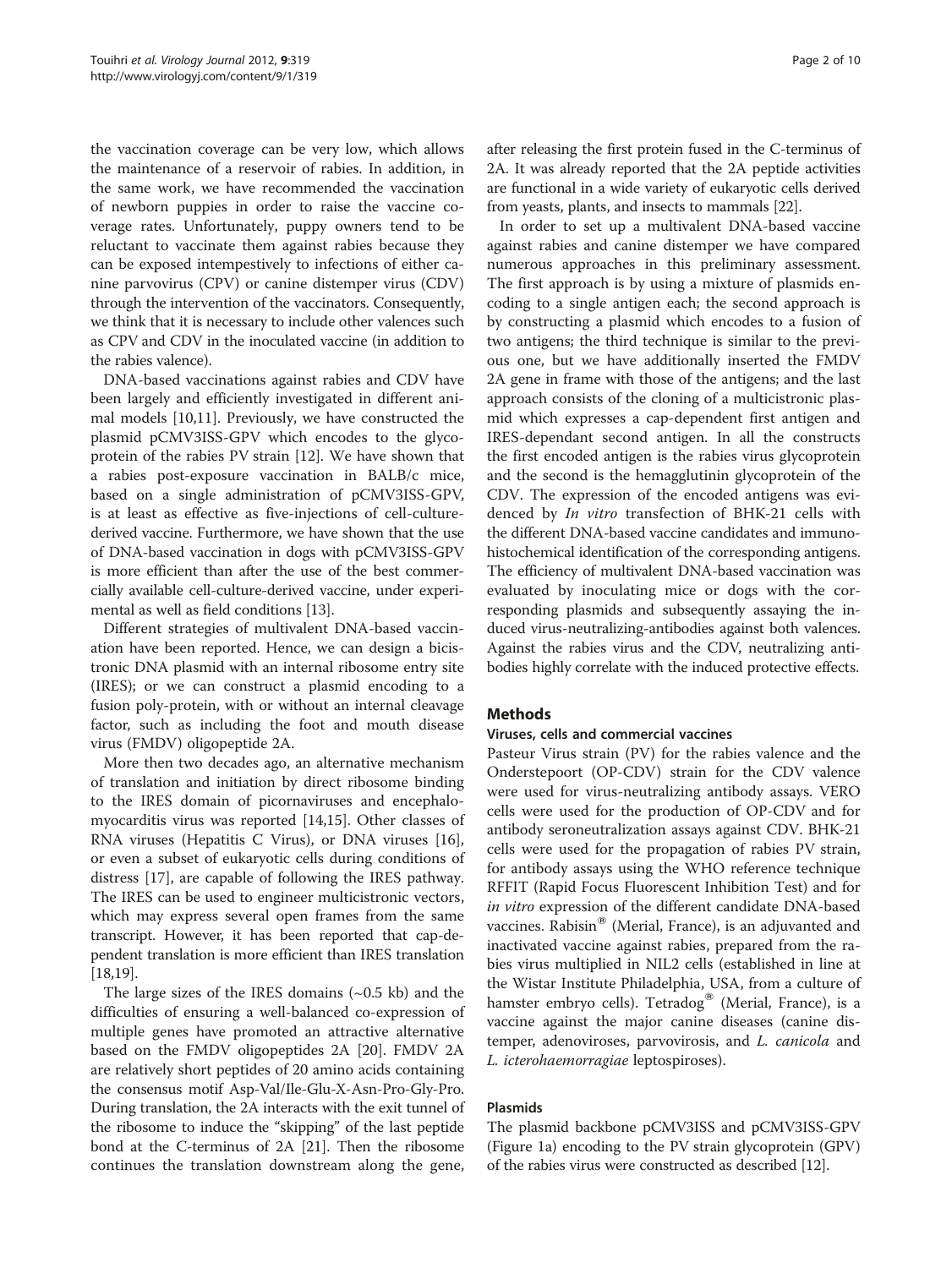<span id="page-2-0"></span>

In order to construct the CDV DNA-based vaccine candidate, the hemagglutinin glycoprotein gene (CDVH) was amplified by RT-PCR using the viral RNA of the Onderstepoort-CDV strain as a matrix and the following set of primers:

CDVH-BglIIup : 5'-AAA GAT CTA TGC TCT CCT ACC AAA GAC AAG-3'<br>CDVH-BamHIrev: 5'-AAG GAT CCT CAG GGA T CDVH-BamHIrev: 5'-AAG GAT CCT CAG GGA TTT  $\overline{\phantom{a}}$ GAA CGG TTA C-3'

PCR product of CDVH was inserted into the plasmid pCMV3ISS after its linearization with the restriction endonuclease SmaI in order to obtain the candidate DNA-based vaccine pCMV3ISS-CDVH (Figure 1b).

The construction of pCMV3ISS-GPV-CDVH, which encodes to a fusion poly-protein of GPV and CDVH, was obtained after the insertion of CDVH gene extracted from pCMV3ISS-CDVH by digestion with BglII and BamHI to pCMV3ISS-GPV after linearization with BamHI (Figure 1c).

For the construction of the candidate DNA-based vaccine pCMV3ISS-GPV-2A-CDVH, which encodes to a fusion poly-protein including the GPV and CDVH with the FMDV 2A oligopeptide in between, we have started with the annealing of the double-stranded DNA of the 2A insert. Hence, we have designed the following set of complimentary primers:

2Aup: 5'-GAT CTA ATT TTG ACC TTC TCA AGT CO GAG ACC TCG AGT CCA ACC CTG  $GGC$   $CC_3'$ GGC CC-3' 2Arev: 5'-GAT CCG GGC CCA GGG TTG GAC TCG T CCC GCC AAC TTG AGA AGG TCA  $\triangle A \triangle T T \angle 3'$ AAA TT-3'

The primers were mixed in the same Eppendorf tube, denatured for 5 minutes in boiling water and finally annealed for 30 min at 60°C in a water bath. The resulting double stranded DNA fragment has 5' BglII and 3' BamHI compatible ends. This DNA fragment was inserted to pCMV3ISS-GPV after its linearization with BamHI to give pCMV3ISS-GPV-2A with a unique BamHI site downstream to the 2A gene. This construct was digested by BamHI and inserted the CDVH gene after its extraction from pCMV3ISS-CDVH digestion with BglII and BamHI, to result in pCMV3ISS-GPV-2A-CDVH (Figure 1d).

The construction of pCMV3ISS-GPV-IRES-CDVH, which is a bicistronic plasmid encoding to a cap-dependant GPV and to an IRES-dependant CDVH, was conducted in different steps. The IRES sequence was amplified by PCR using the plasmid pUMVC3-mIL12 (Aldevron, Street South-Fargo, ND) as a matrix and the following set of primers:

IRES-BglIIup : 5′-AAA GAT CTT AAT TCC GCC<br>CCT CTC CCC-3′ CCT CTC CCC-3' IRES-BamHIrev : 5'-GGA TCC ATT ATC GTG TTT TTC AAA GG-3'

Then, the PCR product was digested by BglII and BamHI restriction endonucleases and inserted to pCMV3ISS-GPV after linearization with BamHI, which is upstream prior to the stop codon of the rabies glycoprotein. The resulting plasmid (pCMV3ISS-GPV-IRES) was digested with BamHI and inserted with a CDVH gene extracted after the digestion of pCMV3ISS-CDVH with BglII and BamHI, and resulted in pCMV3ISS-GPV-IRES-CDVH (Figure 1e).

For plasmid purification, the Qiagen kit (Qiagen Gmbh, Germany) was used according to manufacturer recommendations.

# In vitro transfection and immunofluorescent detection

For in vitro transfection in BHK-21 cells of the different candidate DNA-based vaccines, the "SuperFect Transfection Reagent" (Qiagen Gmbh, Germany) was used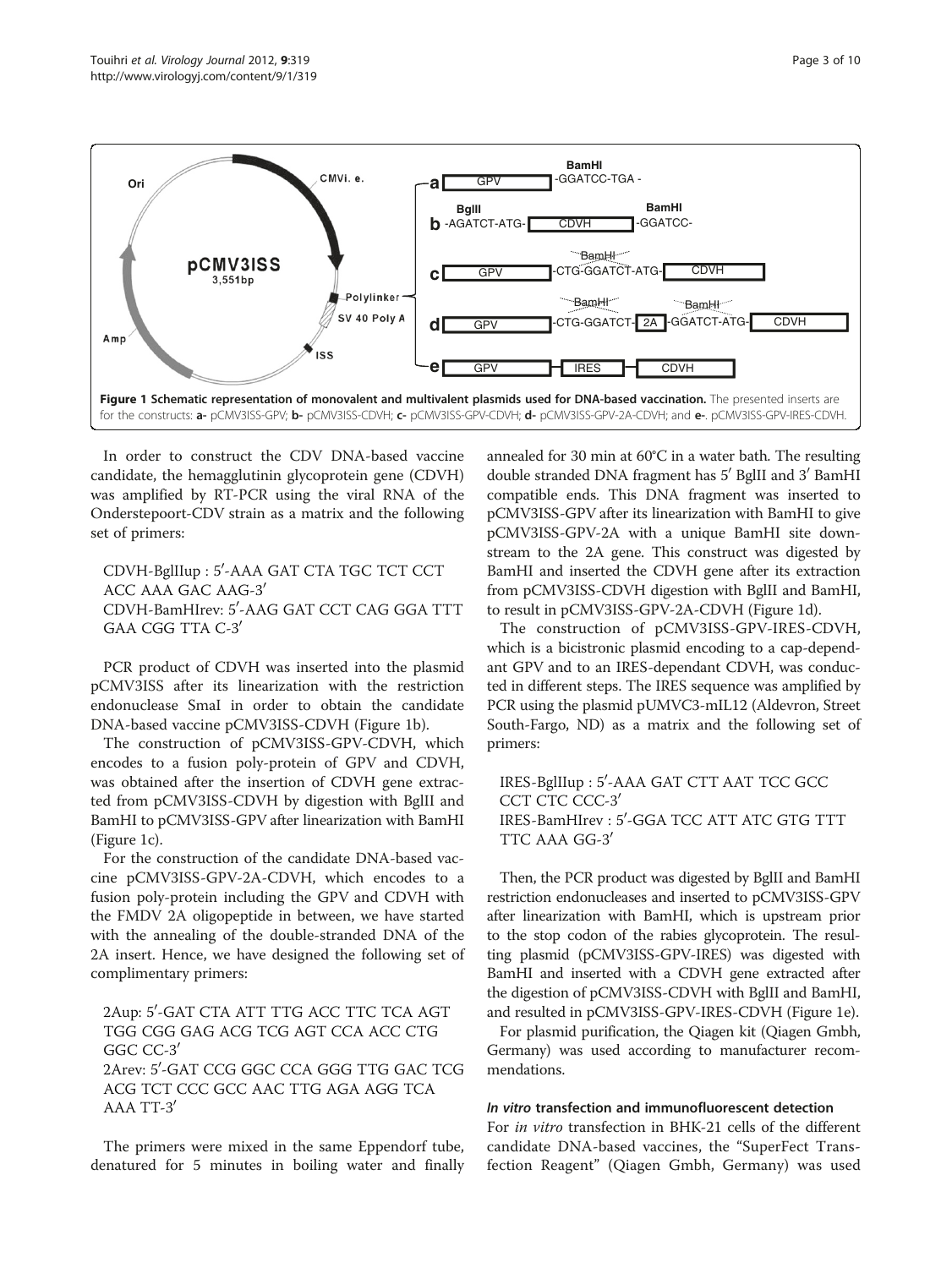according to the manufacturer's instructions. Briefly, 9,000 BHK-21 cells per well were incubated at 37°C overnight in a 96-well cell culture plate. A mixture of plasmid and the superfect reagent was incubated for 3 hours with the cells. After washing and addition of 200 μl of DMEM with 10% fetal calf serum, the cells were incubated for 48 hours before the revealing of the expressed proteins.

The revealing was carried out by following standard techniques. Briefly, the cells were washed and fixed, then incubated at 37°C for 1 h with either an anti-rabies glycoprotein monoclonal antibody produced in mice (HyTest Ltd, Turku, Finland), or with an anti-CDV polyclonal antibody produced in dogs. After washing, the cells were further incubated at 37°C for 1 h with either a mouse or dog anti-IgG, both FITC conjugated. Finally, the cells were washed and observed under a fluorescent microscope (original magnification  $\times$  400).

# Inoculation of mice

BALB/c mice (IFFA credo, France) were bred in the "Institut Pasteur de Tunis" animal facilities. Female mice between 6 and 8 weeks old were used and were treated according to local regulations and by a properly qualified personnel. Each group of mice was composed of 5 animals. Before inoculation, the mice were anaesthetized with 1.8 mg of sodium pentobarbital in 200 μl of physiological water, intraperitoneally. Mice were immunized with 50 μg of Qiagen purified plasmid of the corresponding DNA vaccine candidate injected intramuscularly in 100 μl of PBS, 50 μl in each anterior tibialis muscle. Sham vaccination consisted of a single injection of 50 μg of Qiagen purified plasmid backbone pCMV3ISS in the same conditions as above. Non-vaccinated control mice received no treatment at all (PBS group). Experimental research on mice has been performed with the approval of the National Ethics Committee "Comité d'Ethique de l'Institut Pasteur de Tunis", with the reference number "IPT/LMVBD/13/2012).

# Inoculation of dogs

Two-month-old puppies from the common local mongrel breed were reared in a kennel in experimental conditions for 4 months. They were initially deparasitized, properly fed and at 6 months of age they were inoculated the different vaccine preparations. Throughout the experiments the animals were treated according to local regulations and by properly qualified personnel. Three groups of dogs were composed. The 4 dogs in the first group were inoculated intradermally with 100 μg of the plasmid pCMV3ISS-CDVH, by using the "Dermo-Jet Injector" (AKRA, France), with two shots in the inner face of each ear. The 4 dogs in the second group were administered subcutaneously the commercial vaccine Tetradog<sup>®</sup>. The remaining 3 dogs in the third group were administered 100 μg of the plasmid backbone pCMV3ISS in the same conditions as with pCMV3ISS-CDVH. Blood samplings were carried out at days 0, 30, 60, 90 and 365 postvaccination. The sera were collected and conserved at −20°C until use for CDV-neutralizing antibody assays. Experimental research on dogs has been performed with the approval of the National Ethics Committee "Comité d'Ethique de l'Institut Pasteur de Tunis", with the reference number "IPT/LMVBD/13/2012).

# Antibody assays

Assay of rabies-virus-neutralizing antibodies was carried out by using the RFFIT technique as reported [[23\]](#page-9-0). For the assay of CDV-neutralizing antibodies, serial dilutions of either mouse or dog sera in Dulbecco's Minimal Essential Medium (DMEM), supplemented with 10% fetal calf serum, were prepared in a sterile 96-well tissue culture plate. Fifty μl of CDV-Onderstepoort strain (100 plaque-forming units per well) were added to each well (excluding cell controls), and plates were incubated for 1 h at 37°C. One hundred μl of a suspension containing  $2.10<sup>5</sup>$  Vero cells were added to each well and the plates were incubated for 4 to 6 days at 37°C. Titers were expressed as the highest dilution of sera that inhibited the cytopathic effect of CDV-Onderstepoort strain.

# Statistical analysis

EpiCalc 2000 version 1.02 was used for statistical analysis. To compare two means, a t-statistic test is used; given the means, standard deviations and sample sizes as determined by the Microsoft Excel Package. For rates comparisons, two by two tables were used. Rates and sample sizes are needed for the t-statistic tests. To calculate the p-value of the t-statistic test, the method uses the series summation. For means and rates comparisons, p-values lower than 0.05 are significant at the 95% confidence interval and higher than that are not significant.

# Results

# In vitro expression of monovalent and multivalent DNAbased vaccine candidates

We have transfected BHK-21 cells with the different monovalent and multivalent plasmids and revealed the expression of the encoded antigens. For the monovalent plasmids, almost all the cells in the wells of the culture plates have expressed the encoded proteins (Figure [2:](#page-4-0) A1 for pCMV3ISS-GPV and A2 for pCMV3ISS-CDVH). When the transfections were with the multivalent plasmids, which encode to GPV and CDVH at the same time, BHK-21 cells have expressed both antigens evenly. Furthermore, similar to the monovalent plasmids, almost all the cells in the corresponding wells expressed both recombinant proteins. Hence, efficient in vitro expression of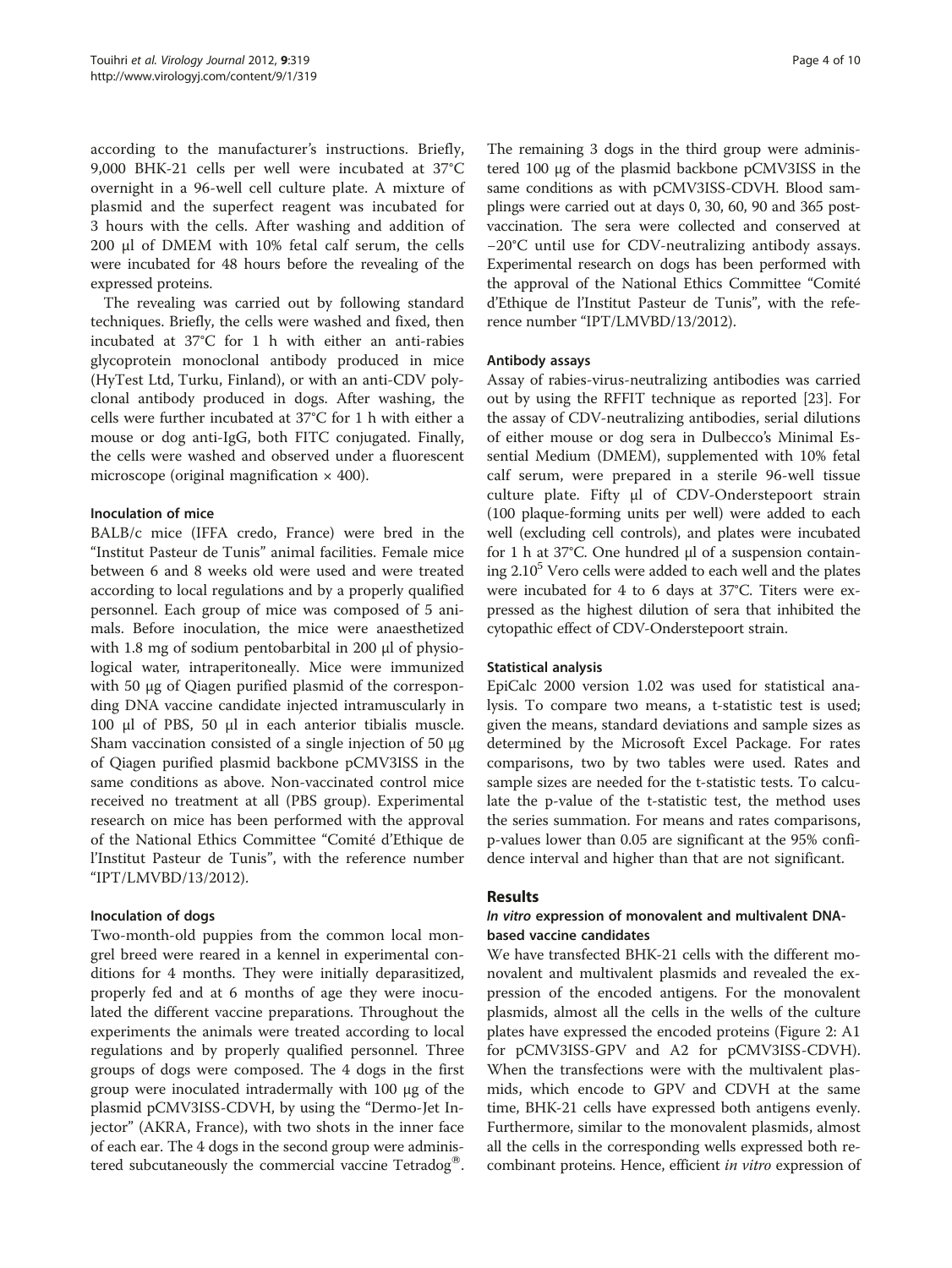<span id="page-4-0"></span>

Figure 2 Cell transfection with the different DNA-based vaccine candidates. Cells were transfected with pCMV3ISS-GPV (A1); pCMV3ISS-CDVH (A2); pCMV3ISS-GPV and pCMV3ISS-CDVH (B1 and 2); pCMV3ISS-GPV-CDVH (C1 and 2); pCMV3ISS-GPV-2A-CDVH (D1 and 2); pCMV3ISS-GPV-IRES-CDVH (E1 and 2); and pCMV3ISS (F1 and 2). A-F1, were first incubated with a murine anti-rabies glycoprotein monoclonal antibody, then with anti-IgG of mouse conjugated with FITC. A-F2 incubated with anti-CDV polyclonal antibodies produced in dogs, then with anti-IgG of dog FITC conjugated. Cells were observed under a fluorescent microscope (original magnification  $\times$  400).

the encoded antigens was obtained after the use of a cocktail of plasmids (Figure 2 B1 and B2), or a plasmid which encodes to a fusion poly-protein with or without the FMDV 2A oligopeptide (Figure 2 C1 and C2, D1 and D2, respectively), or a bicistronic plasmid (Figure 2 E1 and E2).

# Immune responses of the monovalent DNA-based vaccine candidate against CDV in mice and dogs

We have already shown the efficiency of DNA-based vaccination against rabies in the mouse and dog models [[12,13\]](#page-9-0). Here we have tested the monovalent DNAbased vaccine candidate pCMV3ISS-CDVH which encodes to the hemagglutinin glycoprotein of the canine distemper virus. We have tested the capacity of this construct in inducing humoral immune responses in BALB/ c mice and compared them to those generated by cell culture based vaccination. As shown by Figure 3, at day 14 post-vaccination, none of the mice inoculated with cell culture based vaccine (Tetradog®) has developed a detectable level of virus-neutralizing antibodies. However, out of 5 mice inoculated with pCMV3ISS-CDVH, 2 of them produced specific neutralizing antibodies higher or equal to the threshold of 10; the mean in the group being 5. Two weeks later, in the group Tetradog<sup>®</sup>, 3 mice out of 5 had exactly the titers of 10; and in the remaining 2, the antibodies remained undetectable (the mean was 6). Comparatively, the mean for mice inoculated with DNA was higher 40 (p-value 0.017). Furthermore, all the mice in the group developed antibody titers greater than or equal to 20.

The humoral immune potency of the same construct was evaluated in dogs. As illustrated by Figure [4,](#page-5-0) at one



Figure 3 CDV-neutralizing antibody titers in mice inoculated with pCMV3ISS-CDVH or Tetradog®. Groups of mice were administered intramuscularly either 50 μg of pCMV3ISS-CDVH; or 200 μl of Tetradog<sup>®</sup> and compared to sham vaccinated mice (50 μg of pCMV3ISS) and non-vaccinated mice (PBS). All the mice were blood-sampled two and four week's post-vaccination. Titers were expressed as the highest dilution of sera that inhibited the cytopathic effect of CDV-Onderstepoort strain. Results correspond to the mean antibody titers (the highest dilution of sera that inhibited the cytopathic effect of CDV-Onderstepoort strain) of 5 mice per group. Stars indicate statistical significances of differences between groups of mice administered either pCMV3ISS-CDVH, or Tetradog®.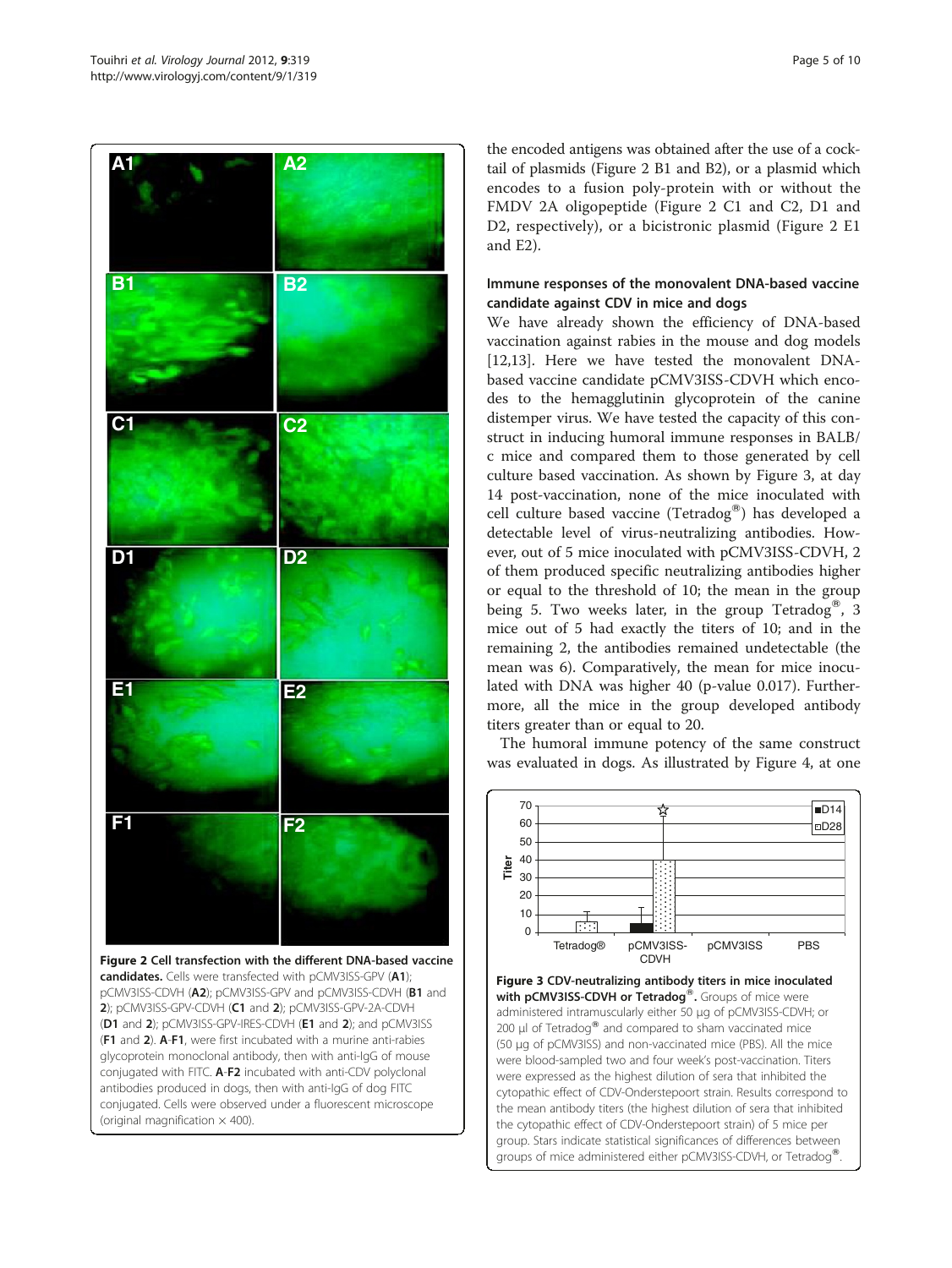

<span id="page-5-0"></span>

month post-vaccination, the titers in inoculated dogs with pCMV3ISS-CDVH oscillated between 80 and 640 with a mean of 360. At 60 and 90 days post-vaccination, the mean titers dropped to 140 and 95, respectively. At one year post-vaccination, each dog maintained a titer of 20. Therefore, throughout the follow up, the dogs raised antibody titers superior to the threshold of 10, which is considered as being protective against a CDV infection.  $Tetradoq^{\omega}$  subcutaneously inoculated animals showed lower neutralizing antibody responses compared to those inoculated pCMV3ISS-CDVH. At one month post-vaccination, 1 out of the 4 dogs did not seroconvert and maintained that status during the entire observation period. During the same period, the remaining 3 dogs raised titers varying between 20 and 80 (mean 45). The mean titers dropped to 10 at day 60, then to 7.5 at days 95 and 365 post-vaccination.

We can conclude that in both mice and dogs, similar to what we have reported with rabies, DNA-based vaccination against CDV is more capable of inducing specific neutralizing antibodies than cell-culture-derived vaccines.

# Anti-rabies immune responses of multivalent DNA-based vaccine candidates in mice

In vitro expression of the different multivalent DNAbased vaccine candidates have shown that all the adopted strategies are capable of efficiently expressing both encoded antigens. The purpose of such constructs is a rather efficient *in vivo* expression of the encoded antigens and the induction of strong immune responses. With rabies and CDV, the correlate of protection and the strength of the induced immune responses are represented by the level of production of virus-neutralizing antibodies. We have inoculated different groups of BALB/c mice with the different monovalent or multivalent plasmids and assayed in a first step their capacities to induce rabies-virusneutralizing antibodies. The induced antibody responses were compared between the different groups of mice in order to choose the more appropriate strategy to design a multivalent plasmid. In addition, we have compared the humoral immune responses when mice were vaccinated with either monovalent or multivalent DNA-based vaccine candidates, or when they were vaccinated with classical cell culture based vaccines (Rabisin®).

As shown by Figure [5](#page-6-0), mice vaccinated with a single dose of Rabisin<sup>®</sup> developed a low level of virus-neutralizing antibodies at day 14 (1.5 IU/ml), which peaked at day 28 (4.4 IU/ml), then dropped to 1.1 IU/ml 11 months later. When mice were inoculated with the monovalent plasmid pCMV3ISS-GPV, slightly higher, but statistically not significant, antibody responses were obtained with a peak of 6.7 IU/ml at day 28 (p-value 0.348). When the same plasmid was inoculated in mice in association with the plasmid pCMV3ISS-CDVH, no substantial changes of the induced responses were obtained, with a peak of 5.7 IU/ml (p-value 0.68). Therefore, we can consider that the use of a cocktail of plasmids has neither beneficial, nor deleterious effects in the capacity of inducing rabiesvirus-neutralizing-antibodies. The administration of either 50 μg or 100 μg of the multivalent plasmid pCMV3ISS-GPV-CDVH induced slightly variable humoral immune responses. The inoculation of the higher quantity of plasmid seems to induce a higher response at day 14 (2.4 IU/ml compared to 0.7, p-value 0.1669) and very close peaks at day 24 (6.9 IU/ml compared to 5.8, p-value 0.522), although in both cases the differences are statistically not significant. For mice inoculated with either the plasmid pCMV3ISS-GPV-2A-CDVH or pCMV3ISS-GPV-IRES-CDVH, the onset of the immune responses were identical to those administered with the monovalent plasmid (2.2 IU/ml and 2.8 IU/ml, respectively). Later on, for both multivalent constructs, the induced rabies-virusneutralizing antibodies are higher than those of the monovalent pCMV3ISS-GPV. Therefore, mice inoculated with the plasmid which generates GPV and CDVH after the cleavage of the FMDV 2A oligopeptide, reached the titer of 16.4 IU/ml (p-value 0.068) at day 28, which then dropped to 4.1 IU/ml (p-value 0.25) at day 365. For mice inoculated with the bicistronic plasmid pCMV3ISS-GPV-IRES-CDVH, the mean titer was 19.4 IU/ml (p-value 0.029) at day 28, which then dropped to 5.2 IU/ml (p-value 0.10) 11 months later.

# Anti-CDV immune responses of multivalent DNA-based vaccine candidates in mice

The same mice vaccinated with the multivalent plasmids were assayed for their abilities to induce CDV-neutralizing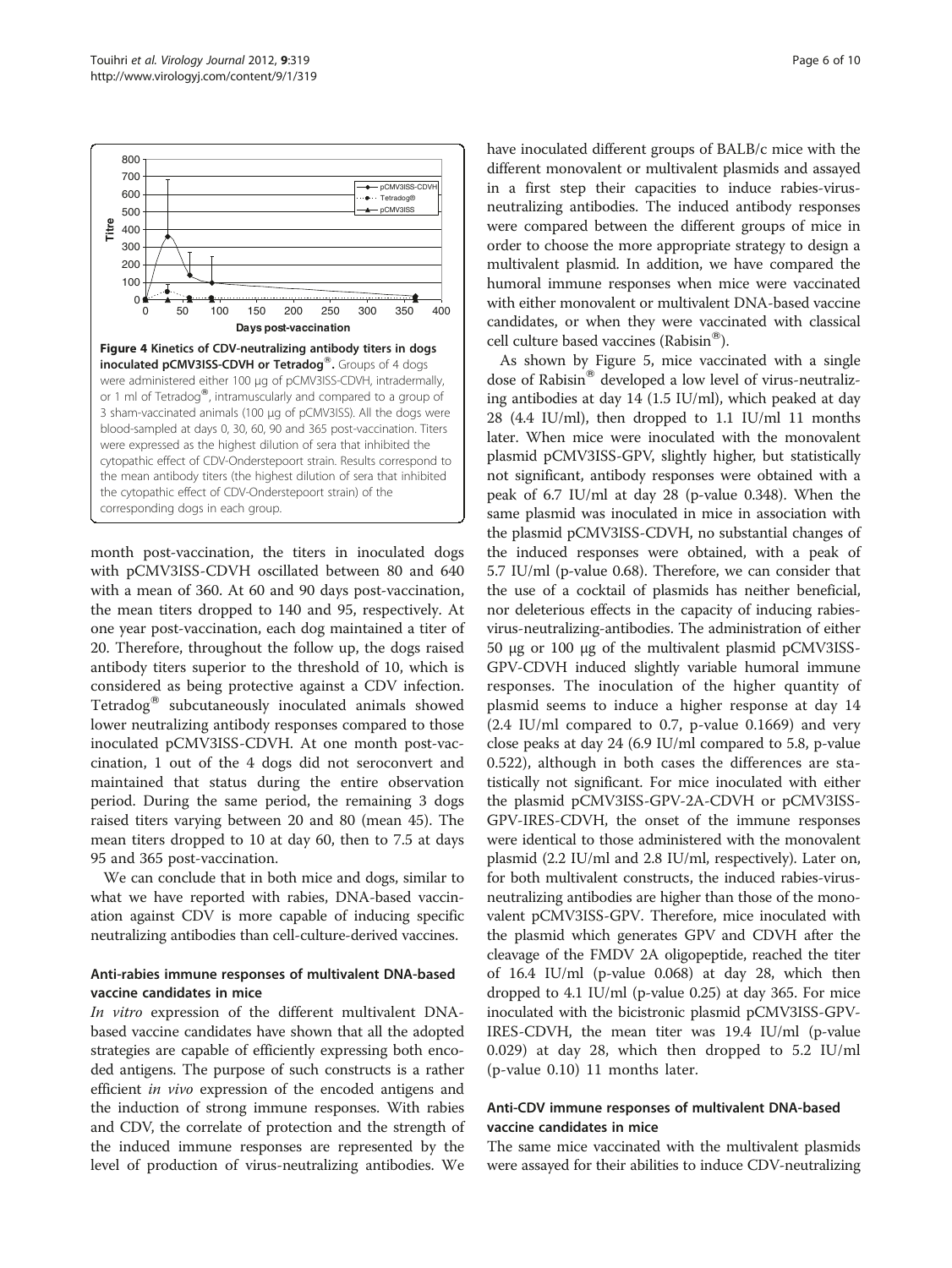<span id="page-6-0"></span>

antibodies and compared to those vaccinated with either Tetradog<sup>®</sup> or the monovalent plasmid pCMV3ISS-CDVH (Figure [6\)](#page-7-0). At day 14 post-vaccination, neither of the mice vaccinated with  $Tetradog^{\otimes}$  mounted any detectable level of virus-neutralizing antibodies. At day 28, each mouse has a titer of 10 with the mean dropping to 4 at one year post-vaccination. Hence, cell-culture-derived anti-CDV vaccine in mice was only capable of inducing low levels of antibody responses. Comparatively, mice inoculated with the monovalent plasmid, which encodes to CDVH, mounted a humoral immune response (10 for each mice) at day 14 and reached a peak of 124 (p-value 0.049) two weeks later, which then dropped to 16 (p-value 0.0046) at day 365. When the same plasmid was injected as a cocktail with pCMV3ISS-GPV, at least the same titers were reached post-vaccination: 16 (day 14), 152 (day 28) and 22 (day 365). Hence, the rabies valence did not show any humoral immune inhibition effect towards the CDVH valence, if not boosting it. The plasmid which encodes to the fusion poly-protein (GPV-CDVH) seems to induce slower and lower onsets of humoral immune responses compared to the use of the monovalent plasmid, especially at day 28 when the inoculation was with 100 μg of plasmid (34 p-value 0.107), but the difference is statistically not significant. The plasmid which encodes to the fusion of GPV-2A-CDVH showed that its capacity to induce CDV-neutralizing antibodies was unchanged regardless of whether the 2A oligopeptide was included in the construct. Hence, mice inoculated with the same quantity of plasmid of either pCMV3ISS-GPV-CDVH or pCMV3ISS-GPV-2A-CDVH, generated the same trends of humoral immune responses. The most efficient multivalent plasmid in inducing CDV-neutralizing antibodies was the bicistronic pCMV3ISS-GPV-IRES-CDVH. It was able to onset the humoral immune responses identically to the monovalent plasmid. Furthermore, at day 28 post-vaccination, almost the same high level reached by mice inoculated with pCMV3ISS-CDVH was obtained after the inoculation of the multicistronic plasmid. Hence, even though the expression of CDVH valence was IRES dependant, the induced humoral immune responses were equivalent to those of the monovalent plasmid.

# **Discussion**

Rabies is still considered to be an important zoonoses in most of the developing countries and stray dogs represent the main vector and reservoir for this disease. The most efficient way to prevent the transmission of rabies to humans is by vaccinating dogs. In developing countries, the turnover rate of dogs is around 30% each year, mostly replaced by new born puppies [[24\]](#page-9-0). More than 42% of the reported rabid dogs in Thailand are younger than 6 months [\[8](#page-8-0)]. During the vaccination campaigns, puppies younger than 3 months are not targeted. Owing to the yearly recurrence of the vaccination campaigns against rabies, unvaccinated puppies during the campaign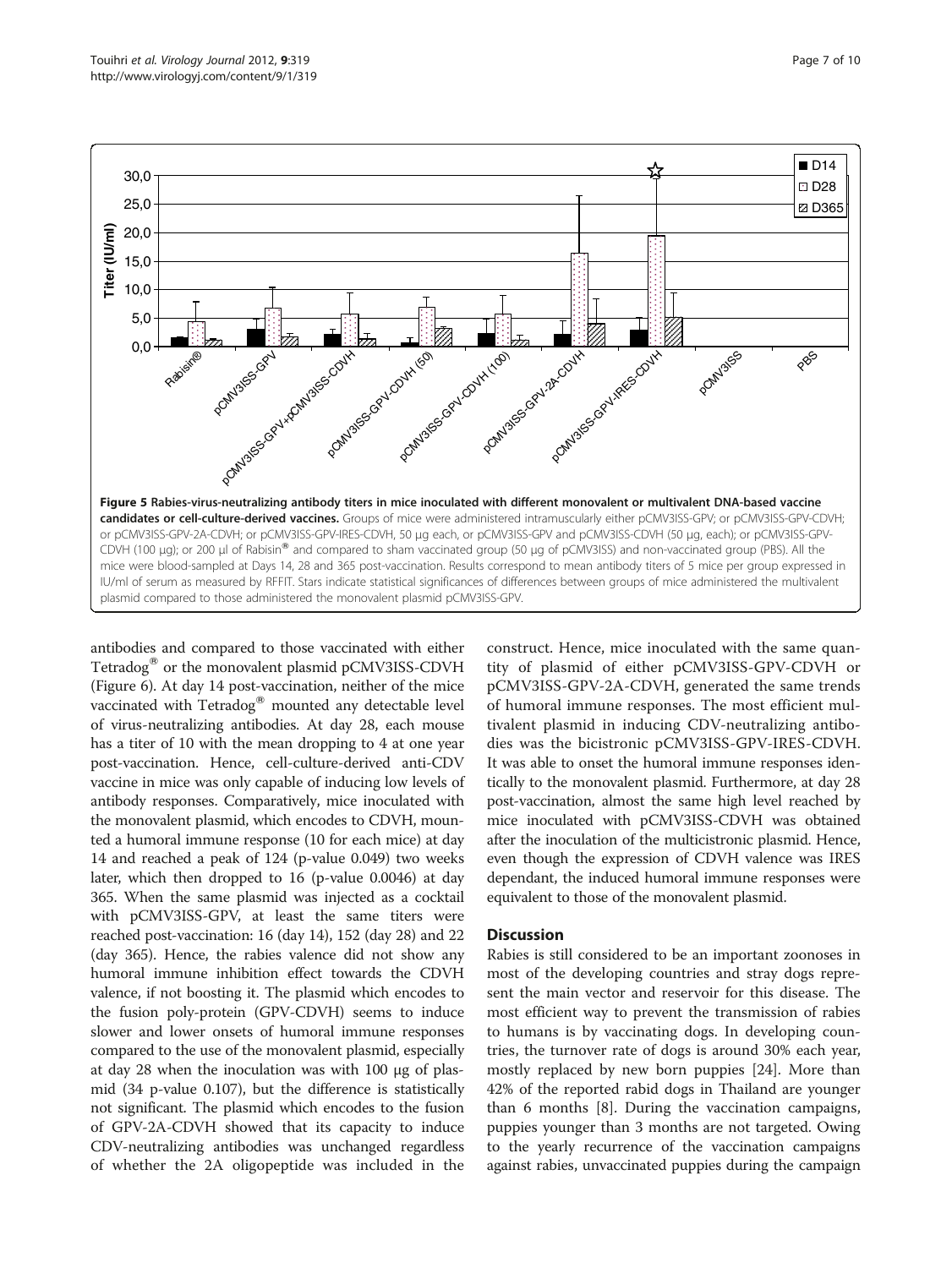<span id="page-7-0"></span>

keep that status for at least one year of their early lives. Consequently, we should persuade local populations to vaccinate their new born puppies against rabies. Furthermore, it is well known that ownerless and stray dogs are rarely administered a rabies vaccination. Thus, the vaccination of new born puppies before becoming ownerless and stray dogs allows residual rabies immunity; otherwise this will never be achieved. Unfortunately, it was well shown that during mass vaccination of dogs against rabies, a big proportion of the vaccinated puppies will die because they were highly exposed to infections with either canine parvovirus or distemper virus because of the intervention of the vaccinators. For this reason, puppy owners are reluctant to vaccinate them against rabies. To overcome this problem, we think it is necessary to include other valences in the inoculated vaccine against rabies, especially against CPV and CDV. We have already shown the efficiency of DNA-based vaccination against rabies in the mouse and dog models [\[12,13\]](#page-9-0). Here we have further validated a monovalent DNA-based vaccine candidate (pCMV3ISS-CDVH) which encodes to the hemagglutinin glycoprotein of the canine distemper virus in the same animal models. Hence, multivalent DNA-based vaccination in dogs, including rabies and distemper valences, could represent a strong argument in raising vaccine coverage and efficacy.

We have designed different strategies of multivalent DNA-based vaccination and compared their efficiencies. The use of a cocktail of two plasmids, the first encoding to the rabies glycoprotein, and the second to the hemagglutinin glycoprotein of the CDV, allowed in vitro expression and induction in mice of specific virus-neutralizing antibodies against both valences. The induced humoral immune responses were identical to what was obtained when the inoculation was a single monovalent plasmid. This strategy associating two plasmids in the vaccine preparations has bioprocessing drawbacks, since there is a need for two separate processes, quality controls for each plasmid preparation, and mixing them.

The strategy of using a plasmid, which encodes to a fusion polyprotein without an internal cleavage element, induced in mice the same level of neutralizing rabies virus antibodies as the monovalent plasmid (pCMV3ISS-GPV), whether it was administered alone or in association with the plasmid pCMV3ISS-CDVH. Against the CDV valence, the induced humoral immune responses were rather depressed by the fusion of the two valences. In both cases (against rabies and CDV), and whether 50 μg or 100 μg of the plasmid pCMV3ISS-GPV-CDVH were inoculated to mice, the induced humoral immune responses did not change significantly. The introduction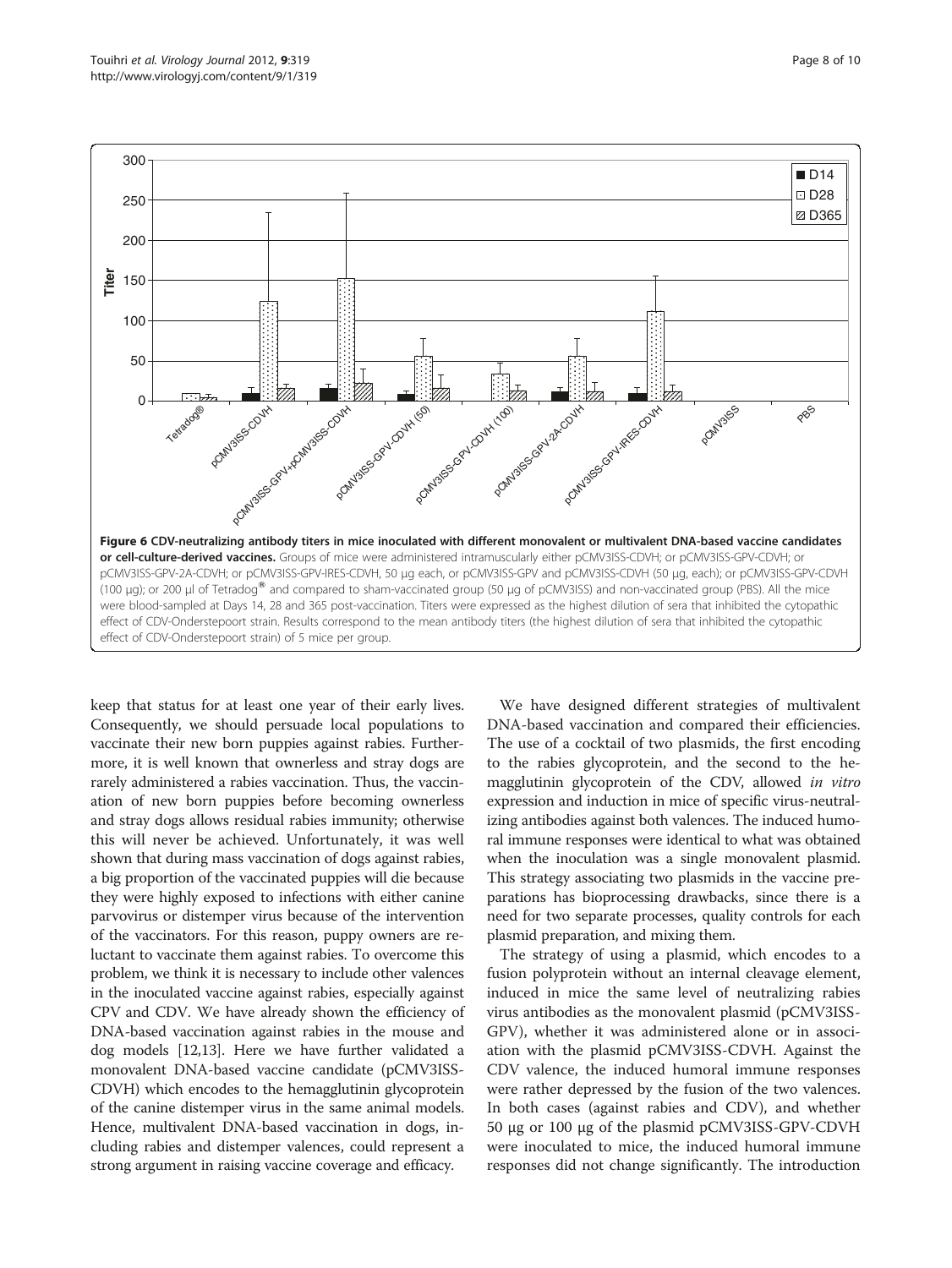<span id="page-8-0"></span>of the FMDV 2A gene between those of both antigens did not significantly improve the humoral responses against CDV. However, it seems that when the GPV is in vivo liberated from the fusion polyprotein, there is a boost of the immune responses against the rabies virus compared to the use of the monovalent plasmid. Hence, it can be postulated that when the CDVH native valence was expressed in the same cell as GPV, it was able to induce a cross boost effect. Similar results have been reported when a mixture of antigens was used [\[25,26\]](#page-9-0). This can be explained by the induction of a more robust cytokine environment since it is reported that DNA-based vaccination is highly efficient in inducing T cell responses [[27](#page-9-0)].

The last strategy based on IRES multicistronic plasmid seems to be the most efficient in inducing rabies virus and CDV-neutralizing antibodies. The beneficial cross effect of CDVH on rabies valence was at least the same with pCMV3ISS-GPV-IRES-CDVH as with pCMV3ISS-GPV-2A-CDVH. In addition, against CDV, mice inoculated with the bicistronic plasmid raised the same level of antibody response as those administered the monovalent plasmid. Compared to mice inoculated with the cocktail of the two monovalent plasmids (50 μg of each plasmid), those inoculated with the bicistronic plasmid gave better immune responses with a total quantity of 50 μg. Furthermore, it has been reported that a gene inserted upstream from the IRES is strongly cap-dependent expressed, while a gene placed downstream is IRES-dependent expressed at a lower level [\[16,17\]](#page-9-0). Nevertheless, in our construction, even if there is a down expression of CDVH after the inoculation of mice with the bicistronic plasmid, the induced humoral immune responses were similar to that after the administration of the monovalent pCMV3ISS-CDVH plasmid. Therefore, the IRES strategy is not only beneficial at the immunogenecity level, but also at the bioprocessiong one. This multivalent approach is based on a single construct, allowing for a more straightforward processing and quality control. The cost of production is further restrained since only the half quantity of plasmid is needed for at least the same level of immune responses.

If we compare any of the DNA-based multivalent vaccine candidates with the use of cell culture vaccines, it is quite clear that they are more efficient, especially against the CDVH valence. Against the rabies valence, we have already reported that DNA-based vaccination is superior to the inoculation of commercial cell culture vaccines [\[21,23](#page-9-0)]. With pCMV3ISS-GPV-IRES-CDVH, the induced immune responses are further improved compared to those induced with  $Tetradog^{\omega}$  (p-value 0.0008, at day 28 post-vaccination) and Rabisin<sup>®</sup> (p-value 0.013, at day 28 post-vaccination).

# Conclusions

We have designed different multivalent plasmids and we have shown that the IRES based bicistronic construct is

the most efficient. It did not only induce better humoral immune responses in mice compared to those administered cell-culture-derived vaccines, but also better than after the use of monovalent plasmids. The use of FMDV 2A, inserted between the genes of two antigens, was also efficient for the design of multivalent DNA vaccine candidates. Such plasmids will be very beneficial for DNAbased vaccination against rabies in dogs. This approach will allow the targeting in a single shot, not only against rabies, but also against other deadly diseases of puppies, such as canine distemper. Hence, it will efficiently contribute to the increase of the vaccination coverage against rabies by persuading dog owners to include their puppies during the national campaigns. Nevertheless, more work is necessary to develop this kind of vaccine for final use, in addition to including a CPV valence.

#### Competing interests

The authors declare that they have no competing interests.

#### Authors' contributions

LT constructed all vectors described in this manuscript and performed all in vitro and animal experimentations and the immunological investigations and has been involved in drafting the manuscript. SBA, YC and RD have participated in animal experimentation. CB contributed by designing and supervising the work, drafting the manuscript, and carrying out the statistical analysis. All authors read and approved the final manuscript.

#### Acknowledgments

LT was supported by a scholarship stipend from the European Community (RABMEDCONTROL, Project number: 2004-517727). We would like to acknowledge the highly valuable technical support of Mrs. Ben Fadhl Mehrezia. We acknowledge the help of Mrs Sarah D. Brandt (M.A. 2013 International Educational Development Teachers College, Columbia University), a USA native and an English language teacher for linguistic editing of the manuscript.

#### Received: 31 March 2011 Accepted: 12 December 2012 Published: 27 December 2012

#### References

- 1. Knobel DL, Cleaveland S, Coleman PG, Fèvre EM, Meltzer MI, Miranda ME, Shaw A, Zinsstag J, Meslin FX: Re-evaluating the burden of rabies in Africa and Asia bull. World Health Organ 2005, 83:360–368.
- 2. WHO: Outcomes of a consultative meeting. Held on 10 January 2007: rabies and envenomings: a neglected public health issue. [http://www.who.int/](http://www.who.int/bloodproducts/animal_sera/Rabies.pdf) [bloodproducts/animal\\_sera/Rabies.pdf](http://www.who.int/bloodproducts/animal_sera/Rabies.pdf).
- 3. WHO: Report from WHO expert consultation on rabies. Geneva, Switzerland: WHO, technical report series; 2004:931. [http://www.who.int/rabies/trs931\\_](http://www.who.int/rabies/trs931_%2006_05.pdf) [%2006\\_05.pdf.](http://www.who.int/rabies/trs931_%2006_05.pdf)
- 4. Belotto AJ: Organization of mass vaccination for dog rabies in brazil. Rev Infect Dis 1988, 10(Suppl 4):S693–S696.
- 5. Chomel B, Chappuis G, Bullon F, Cardenas E, de Beublain TD, Lombard M, Giambruno E: Mass vaccination campaign against rabies: are dogs correctly protected? the Peruvian experience. Rev Infect Dis 1988, 10(Suppl 4):S697–S702.
- 6. Ben Osman F, Haddad N: Experience in field rabies control programs. Rev Infect Dis 1988, 10(Suppl 4)):S703–S706.
- 7. Chadli A: Rabies in Tunisia a comparative study of results from the last 36 years. Archs Inst Pasteur Tunis 1988, 65:15-27.
- 8. Mitmoonpitak C, Tepsumethanon V, Wilde H: Rabies in Thailand. Epidemiol Infect 1998, 120:165–169.
- 9. Touihri L, Zaouia I, Elhili K, Dellagi K, Bahloul C: Evaluation of mass vaccination campaign coverage against rabies in dogs in Tunisia. Zoonoses Public Health 2011, 58:110-118.